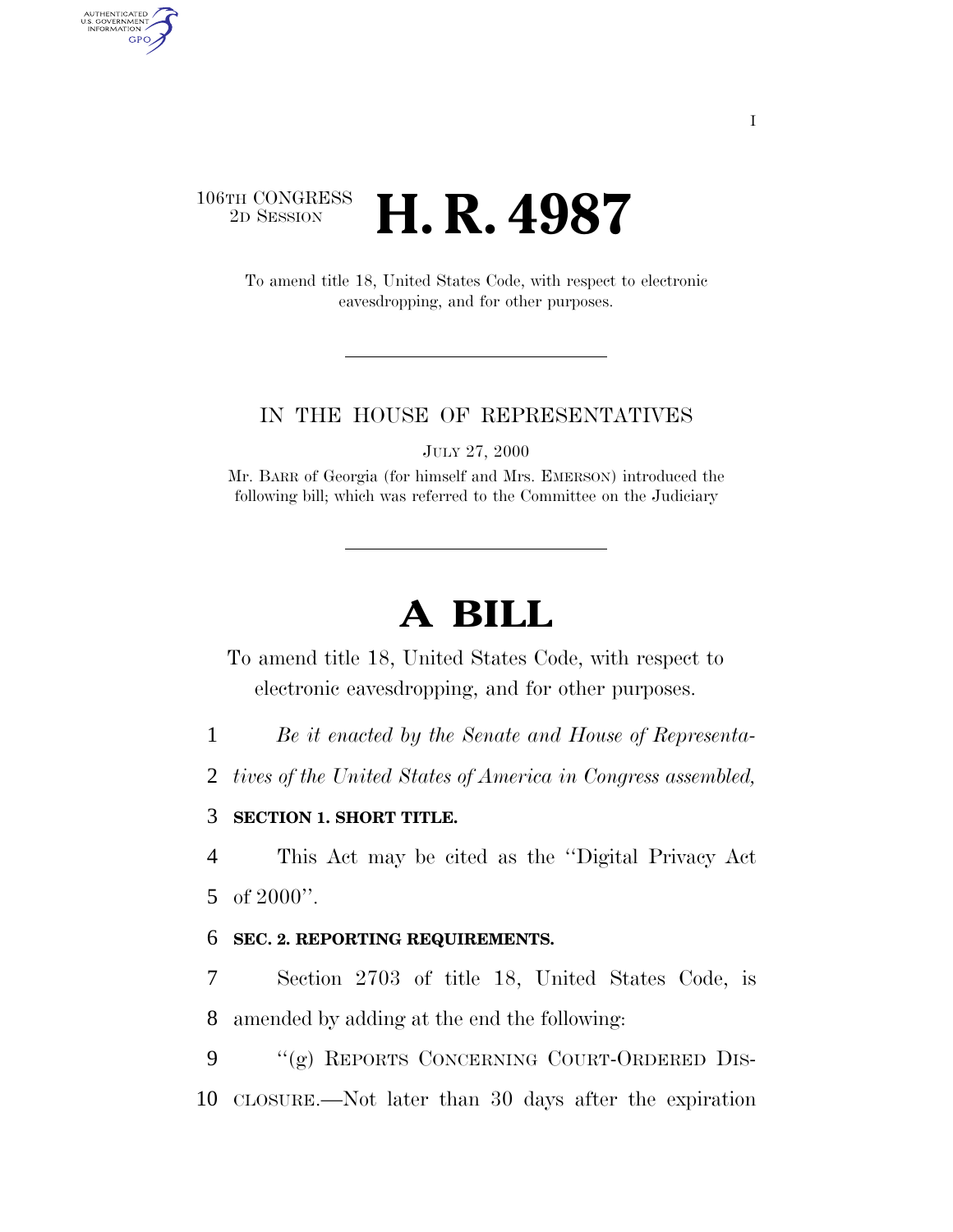of (or each extension thereof) an order under subsection (d) by a Federal court, or the denial of such an order, the issuing or denying judge shall report to the Adminis- trative Office of the United States Courts that information about the order of disclosure that would be required to be reported under section 2519 with respect to an order relating to an interception under chapter 119.''. 8 "(h) REPORTS CONCERNING OTHER DISCLOSURE.— In April of each year, the Attorney General shall transmit to Congress a report on—  $\frac{1}{2}$  (1) the number and kind of warrants and sub- poenas applied for by law enforcement agencies of the Department of Justice under this section during the preceding year; ''(2) the number of such applications granted or denied;  $\frac{17}{2}$  ''(3) with respect to each warrant or subpoena issued under this section—  $\langle (A)$  the number and type of communica-20 tions disclosed;  $\text{``(B)}$  the approximate number and fre-quency of incriminating communications dis-

24  $\cdot$  (C) the offense specified in the applica-tion; and

closed;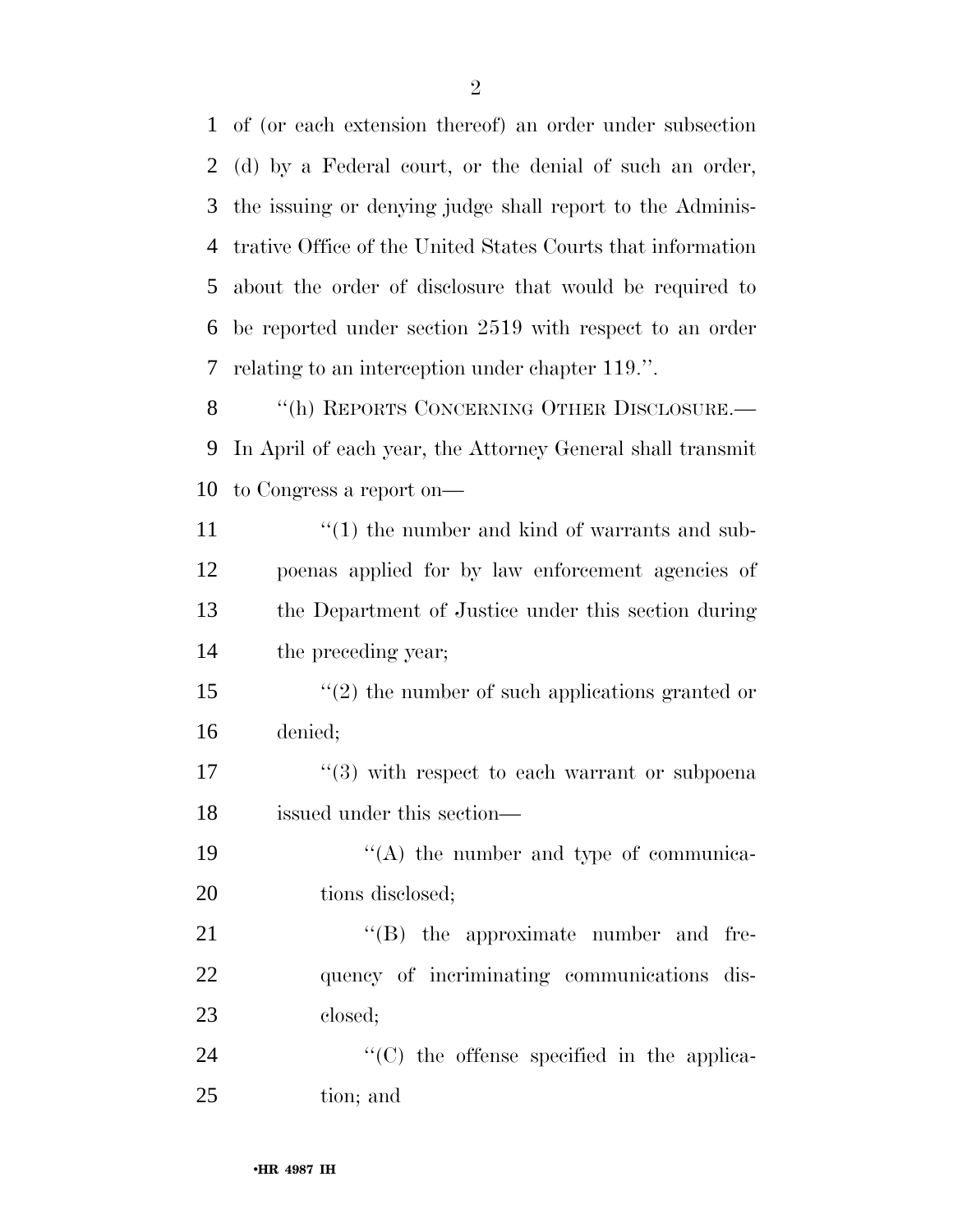| $\mathbf{1}$   | $\lq\lq$ (D) the approximate number of persons        |
|----------------|-------------------------------------------------------|
| $\overline{2}$ | whose communications were disclosed; and              |
| 3              | $\cdot$ (4) the number of arrests resulting from such |
| $\overline{4}$ | warrants and subpoenas, the offenses for which        |
| 5              | those arrests were made, the number of trials result- |
| 6              | ing from such warrants and subpoenas, the number      |
| 7              | of motions to suppress made with respect to such      |
| 8              | warrants and subpoenas, the number of such mo-        |
| 9              | tions granted or denied, the number of convictions    |
| 10             | resulting from such warrants and subpoenas, and       |
| 11             | the offenses for which the convictions were obtained  |
| 12             | and a general assessment of the importance of the     |
| 13             | warrants and subpoenas.".                             |

#### **SEC. 3. EXTENSION OF EXCLUSIONARY RULE.**

 Section 2515 of title 18, United States Code, is amended by inserting ''or electronic communication'' after ''wire or oral communication''.

### **SEC. 4. ISSUANCE OF PEN REGISTER AND TRAP AND TRACE DEVICE ORDERS.**

 Subsection (a) of section 3123 of title 18, United States Code, is amended by striking ''the attorney for the Government'' and all that follows through the end of the subsection and inserting ''factual evidence reasonably indi-cates that a crime has been, is being, or will be committed,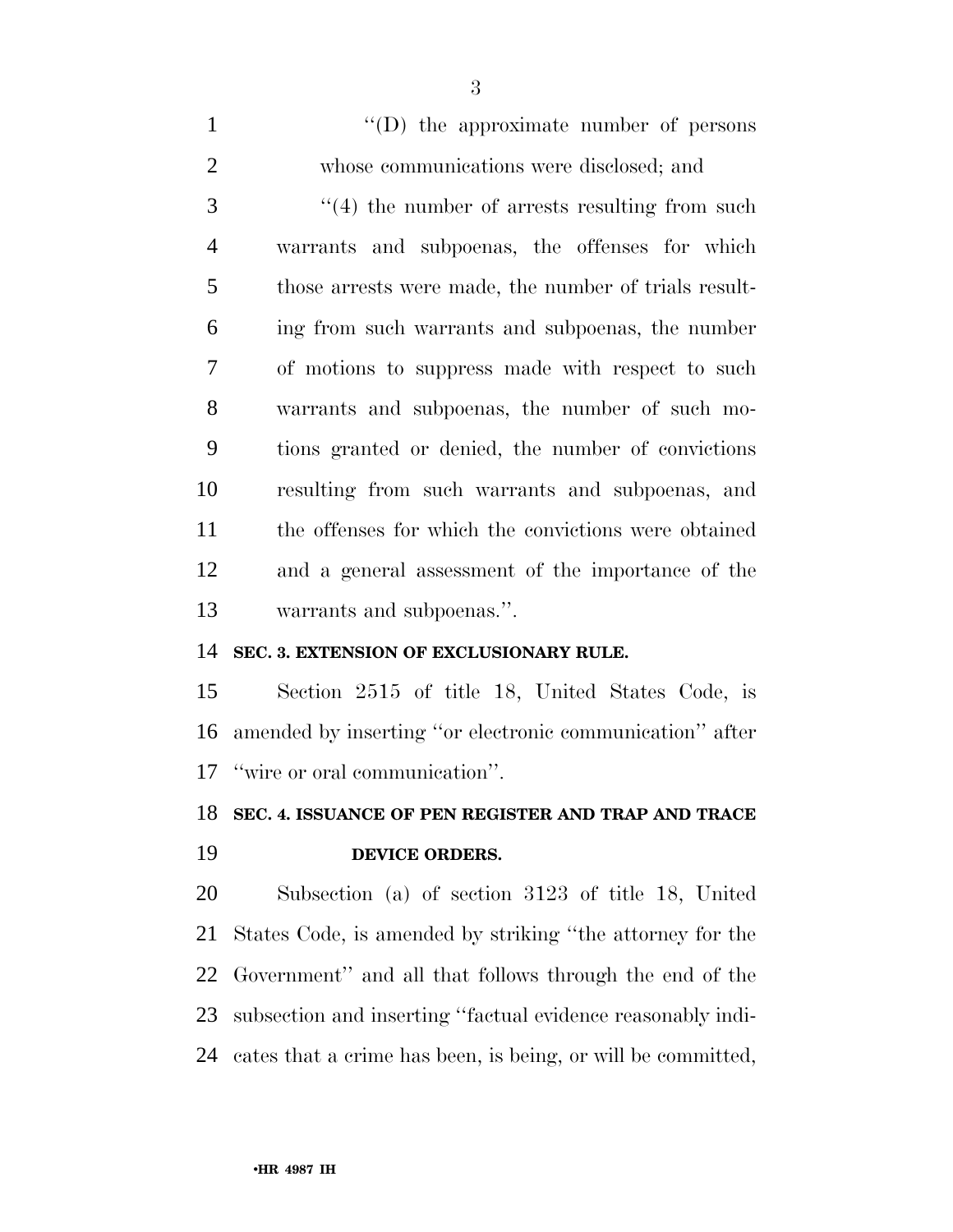and information likely to be obtained by such installation and use is relevant to an investigation of that crime.''.

### **SEC. 5. GOVERNMENT ACCESS TO CONTENTS OF STORED ELECTRONIC COMMUNICATIONS.**

 Section 2703(a) of title 18, United States Code, is amended by striking ''one hundred and eighty days'' each place it appears and inserting ''one year''.

## **SEC. 6. GOVERNMENT ACCESS TO LOCATION INFORMA-TION.**

 (a) COURT ORDER REQUIRED.—Section 2703 of title 18, United States Code, as amended by section 2, is fur-ther amended by adding at the end the following:

13 "(i) DISCLOSURE OF LOCATION INFORMATION TO GOVERNMENTAL ENTITIES.—

15 "(1) DISCLOSURE UPON COURT ORDER.—A provider of mobile electronic information generated by and disclosing the current physical location of a subscriber's equipment only if the governmental en- tity obtains a court order issued upon a finding that there is probable cause to believe that the equipment has been used, is being used, or is about to be used 22 to commit a felony offense.

23 "(2) DISCLOSURE UPON SUBSCRIBER OR USER CONSENT.—A provider of mobile electronic commu-nication service may provide to a governmental enti-